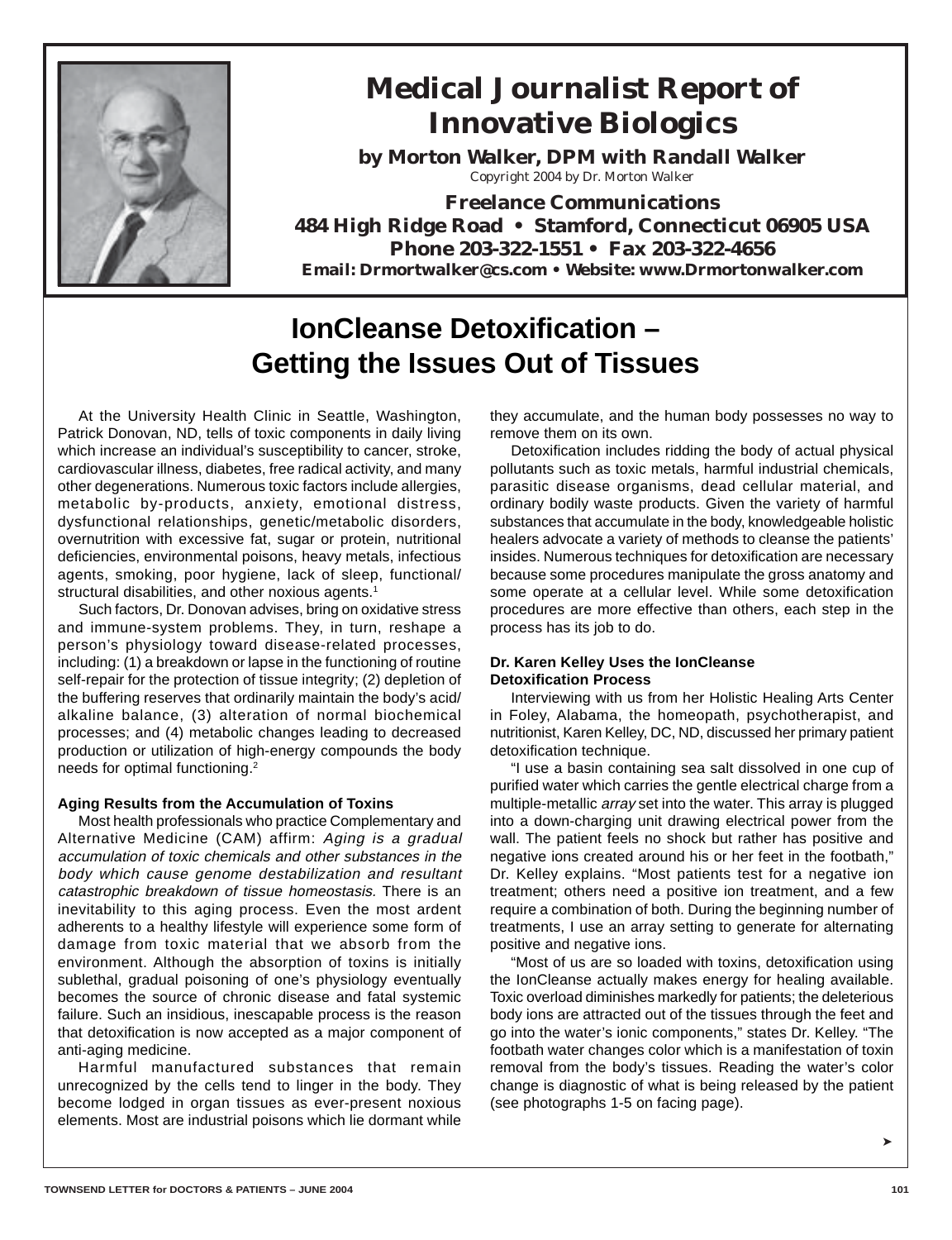# **IonCleanse Detoxification**

➤ "For instance, when the footbath color turns bluish, one recognizes toxic dumping from the kidneys; a yellowish tinge means that the bladder is giving up its toxins; orange relates to joint toxins. Fibrotic tissue in arthritic joints is an attractant for environmental toxins – they are more vulnerable," Dr. Kelley says. "Brown water indicates that a toxin dump from the liver has taken place. Candida albicans shows up as a cheese-like scum floating on the water's surface. Often then a Herksheimer's reaction occurs. Flecks of black in the water demonstrate that heavy metals are being released. Globlets of oil floating as a slick in the water means that fatty tumors such as lipomas are breaking up.

"The detoxification procedure with lonCleanse, usually takes 30 minutes for fourteen treatments administered every-otherday. Very sick patients are given up to 40 treatments, depending on how quickly symptoms subside. Pain goes away first. Once the footbath water stops changing color and stays clear, large amounts of toxin are no longer being dumped. More treatment is continued to give the array's positive and negative ions combined with ions in the water a chance to heal existing pathology at a cellular level," Dr. Kelley affirms. "Some color changes may come from the water source itself. Tap water derived from city pipes may have its own quantity of toxins. The extent of components in the water can be tested by running an array current through the water alone without one's feet in it. What shows up as a color change is bound to be the water's own baseline color. Other color changes and residual odors left in the water can then be judged as coming from the patients themselves."

# **"Getting the Issues Out of Tissues"**

Assuring us that she can detoxify almost all aspects of a patient – even to emotional and mental dysfunctions arising out of stress – Dr. Karen Kelley refers to her IonCleansing therapy as "getting the issues out of tissues." Dumping toxins gives the body an opportunity to heal those specific body parts from which the toxins are arising.

"In my clinic we have observed some really wonderful results. Pain disappears fast, even after just one visit. In addition to the footbath technique of detoxification, this Holistic Healing Arts Center utilizes many adjunctive therapies, and they include electroacupuncture according to Voll (EAV), psychospiritual counseling, color therapy, sound therapy, a particular laser therapy offered by the same distributor, A Major Difference (AMD), who furnishes me with the IonCleanse® and much more," says Dr. Kelley.

"However, of all my treatment procedures, most rewarding for me personally are results that I witness from use of the IonCleanse array immersed in a water bath for the feet."

# **Cleansing Effects of Water**

Being a powerful solvent, water is a cleansing agent for the body. Popular belief leads us to assume that we can drink enough water to harness its cleansing ability. The Institute of Medicine in Washington, DC, an independent group of experts that advises the federal government on health issues, reports that women should consume about 91 ounces (2.7 liters) of water a day. Men should drink about 125 ounces (3.7 liters) per day.3

But there is a limit to how much water a person can safely and comfortably drink. Drinking too much water is dangerous and potentially fatal. Partly for this reason, A Major Difference (AMD), has designed its IonCleanse, detoxifier to bypass the digestive system entirely. Using the IonCleanse® array, water is absorbed directly into the human tissues. After its microbiological activity, the absorbed water leaves the body without engaging the digestive tract. This entire beneficial process occurs without any effort or discomfort to the patient, and an ideal whole body detoxification takes place by means of applying the footbath.

After oxygen, water is the second most important inorganic nutrient on which life depends. About 60% of the human body is composed of water, including 3/4s of cellular protoplasm (intracellular) and 4/5s of blood, lymph and other extracellular fluids.4 Water is involved in metabolic processes as either a reactant or a product. Proper water volume is crucial to homeostasis. The hypothalamus carefully regulates water volume using retention, excretion and other mechanisms, including thirst. Water volume is intricately related to two fundamental aspects of metabolic activity: electrolyte concentration and acid-base pH.

Electrolytes are molecules which break apart when dissolved in water and dissociate into ions (charged particles). Ions are atoms or molecules (polyatomic ions) which are not in electrical balance – their number does not equal the quantity of protons. As mentioned, it is possible to suffer serious health consequences from drinking too much water. This is because water promotes ionic activity and water itself is a primary source of ions.

# **Electrolysis, Hydrolysis, & Redox Reactions**

Electrolysis, nearly as old as the study of electricity, is a chemical process that injects electricity into water and splits its molecules into ions. In 1807, Michael Faraday observed that electrolysis could break a chemical compound into its constituent elements. From this observation Faraday hypothesized that electricity was somehow involved with binding elements together. His correct assumption is the basis for our understanding of modern chemistry and nuclear physics.

In electrolysis, the negative pole of the electrical source is the *cathode* and the positive pole is the *anode*. Sending an electrical current through water causes some of the water molecules to divide and form hydrogen ions (H+) plus hydroxyl ions (OH-). These two ions are fundamental to organic chemistry and drive reactions toward oxidation and reduction (redox) reactions.

Freeing electrons and attaching them to other molecules is part of the ordinary activity inside every cell. For example, the complex pathway which produces the cellular energy component Adenosine 5'-TriphosPhate (ATP) within the mitochondrial inner membranes includes the Electron Transport System (ETS) segment of the Krebs cycle. During this part of the Krebs cycle, the coenzyme Nicotinamide Adenine Dinucleotide (NAD) that's derived from the B vitamin nicotinic acid is converted to its reduced form of Nicotinamide Adenine Dinucleotide (NADH) with the addition of a hydrogen atom and two electrons. NADH then delivers the electrons to a series of protein carriers which transports them along the membrane.

Redox reactions are one way that ions are created. Some elements readily become ions when they come into contact with an electron donor or acceptor, such as water. The toxic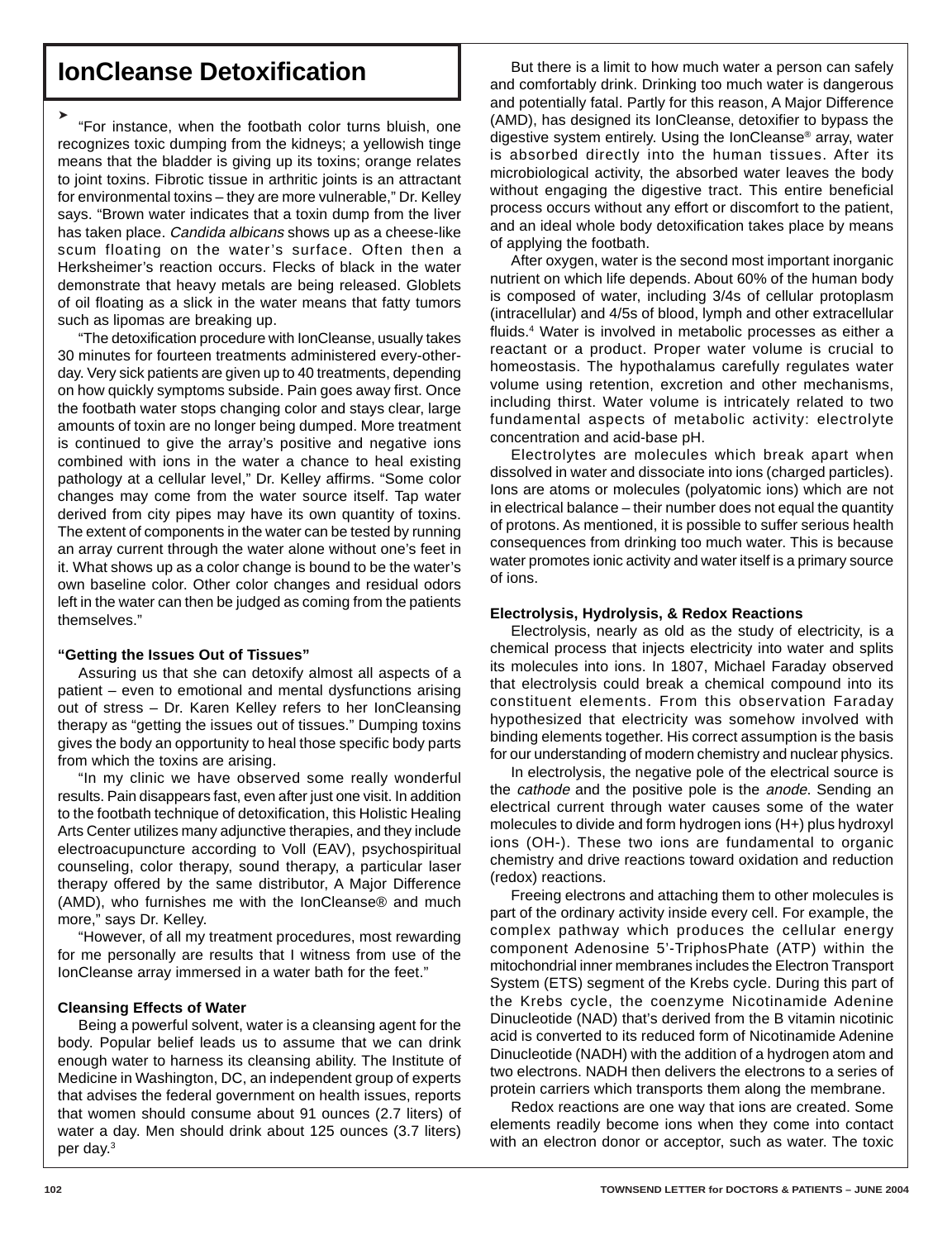metals aluminum (Al), lead (Pb), and mercury (Hg) become **contained allongleanse Detoxification** ions in an aqueous solution. The chemical process of dissolving solutes in water is called hydrolysis, which translates from the Greek word lysis meaning "breaking up with water."

Toxic metals are poisons changed into ions. By carrying its ions into the body, water treated with the IonCleanse® separates entire molecules it encounters into their polyatomic ionic components. Polyatomic ions do not originate from redox reactions (element to element transfer of electrons). Decomposition of large molecules into polyatomic ions requires a solvent like water for them to react. These smaller ionic components remain in solution when the ionic water leaves the body, carrying dissolved waste materials out with it.

As a result of all this ionic activity, poisons that are normally slow to exit the human body are dissolved in the ionic water and flushed out. As described by Dr. Kelley, during an IonCleanse® treatment, the footbath water changes color dramatically. Although some of the color change is generated by the electrodes, most of the visual transformation that is seen is material exiting from the patient's body. These toxins are not reabsorbed because the ionic waste material in the basin coagulates into a thick soup when exposed to the open air.

An important design feature of the IonCleanse® is its electrical pulsation. The electronic control unit is able to modify the flow of electricity, both pulsing it and reversing the poles. Pulsing the electrical charge prevents the concentration of ions from building up too much in the reservoir. These momentary pauses allow the body to metabolize the ions before the next pulse. Reversing the poles helps keep the electrodes clean from buildup of material dissolved in the water (a plating effect.)

A particular effect of the electrolysis generated by the IonCleanse® is to produce a variety of molecules from the water. There are many combinations of hydrogen and oxygen. One such ion is *hydronium* with the formula H3O<sup>+</sup>.

Another important organic molecule from electrolysis is hydrogen peroxide, H2O2. Hydrogen peroxide is always present in the body, both inside and outside of cells. It is a weapon used by the immune system and is produced by polymorphonuclear leukocytes which have engulfed a microbe. A cellular organelle called a peroxisome produces the enzyme catalase which catalyzes hydrogen peroxide back into water and a singlet oxygen atom. Peroxisomes and catalase are especially abundant in the liver, a key organ for detoxification.

Electrolysis has been studied extensively for use in water treatment plants from which toxic metals, pesticides, herbicides, and industrial pollutants must be removed. Investigations undertaken by water treatment experts show just how powerful ionized water is as a disinfectant and detoxifier.

# **IonCleanse**® **Treatments are Antimicrobial**

Physicians were recently warned about a statistical link between use of antibiotics and an increased risk of breast cancer.5 Knowing this, CAM physicians must find safer, innovative methods to combat their patients' bacterial infections. Fortunately, water treatment experts found that electrolysis of water in the presence of carbon will produce an abundance of hydrogen peroxide in quantities sufficient to disinfect effluent in a municipal sewage plant.<sup>6</sup> Using the IonCleanse<sup>®</sup>, the same method could be used to kill bacteria inhabiting a patient's body. The human body conducts electricity, so some of the electrolytic current generated by the IonCleanse® travels through the reservoir and makes a circuit with the patient's body. Since

carbon is omnipresent throughout organic chemistry, we can expect the same hydrogen peroxide production measured in the sewage plant to occur within a patient's body.

Other researchers reported that metals have a beneficial effect on the amount of hydrogen peroxide produced.<sup>7</sup> Physicians could consider having patients take mineral nutrients such as the E-lyte® Liquid Minerals produced by BodyBio before an IonCleanse® treatment to enhance this antimicrobial effect.

Research has also shown that a tiny electrical pulse all by itself can destroy aqueous bacteria.<sup>8</sup> In addition to temporarily increasing the amount of hydrogen peroxide in the body, the electrical pulses generated during an IonCleanse® treatment are an antimicrobial weapon. Also lethal to bacteria is the fluctuating pH that occurs metabolically during a detoxification session.

Other research indicates that the IonCleanse® could be used in combination with a sonication device to dislodge bacterial clusters.9 The combined antimicrobial assault administeredcan help CAM physicians bolster a patient's overwhelmed immune system by combating harmful microbes.

# **IonCleanse**® **Treatments Break Down Toxic Chemicals**

The electrical footbath treatments could become a crucial component of preventative healthcare in farming communities where people are exposed to poisons used by agri-business every year during growing season. Research has shown that electrolysis which produces a combination of hydrogen peroxide and iron ions will break down several types of herbicides.<sup>10</sup> In a technological breakthrough, water treatment experts at Cornell University devised an electrolysis process using water containing iron ions and ordinary ionized water to achieve the Fenton chemistry which breaks down pesticides such as diazinon.<sup>11</sup> Since iron is an essential mineral for metabolism, we can expect the same effect produced by the Cornell researchers in water treatment cells to take place within a patient's body.

### **Water Performs Feats of Biochemical Magic**

In a water molecule, there are two more positions for shared electrons around the oxygen atom. These available positions provide a strong attraction between the oxygen atom of one water molecule and the hydrogen dipoles of nearby water molecules. For this reason, water molecules form clusters by arranging themselves in a distorted tetrahedral pattern to accommodate all of the hydrogen bonds formed between nearby molecules. Hydrogen atoms in these clusters are in constant motion "jumping" between two positions in the tetrahedral lattice: one position favoring its own oxygen atom, and the other position favoring a nearby oxygen atom.

The result of all this hydrogen bonding is to form a giant molecule in which each oxygen atom is surrounded by four hydrogen atoms, thereby filling all of its outer region. The hydrogen bonds between water molecules provide so much attraction, liquid water has the unusual characteristic of being denser than solid water (ice).<sup>12</sup>

The structure of liquid water gives it an ability to perform feats of molecular magic such as passing through walls. Human

➤